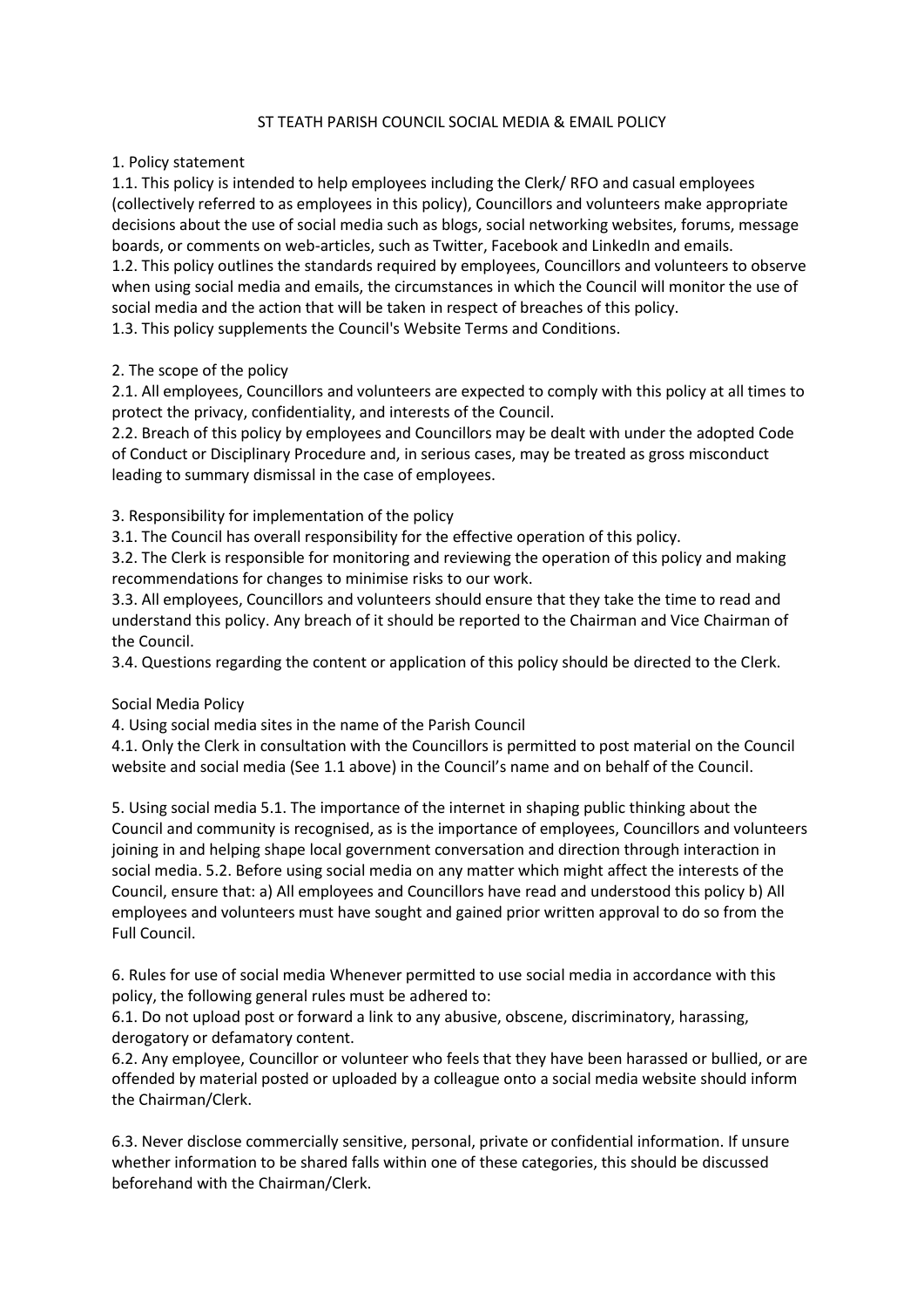6.4. Before including a link to a third party website, confirm that the third party's consent has been given and check that any terms and conditions of that website permit the link to it.

6.5. When making use of any social media platform, its terms of use must be read and complied with.

6.6. Be honest and open, but be mindful of the impact a contribution may make to the public's perceptions of the council.

6.7. Employees, Councillors and volunteers are personally responsible for any content they publish into social media tools.

6.8. Do not escalate heated discussions, try to be conciliatory, respectful and quote facts to lower the temperature and correct misrepresentations.

6.9. Do not discuss employees without their prior approval.

6.10. Always consider others' privacy and avoid discussing topics that may be inflammatory e.g. politics and religion.

6.11. Do not publish personal contact details where they can be accessed and used widely, and never publish anyone else's personal contact details.

7. Monitoring use of social media websites

7.1. Employees and Councillors should be aware that any use of social media websites (whether or not accessed for council purposes) may be monitored and, where breaches of this policy are found, action may be taken against employees and Councillors under the Code of Conduct and Disciplinary Procedure.

7.2. Misuse of social media websites can, in certain circumstances, constitute a criminal offence or otherwise give rise to legal liability against the Council and its employees.

7.3. In particular, a serious case of emailing, uploading, posting forwarding or posting a link to any of the following types of material on a social media website, whether in a professional or personal capacity, will probably amount to gross misconduct (this list is not exhaustive):

a) material in breach of copyright or other intellectual property rights, or which invades the privacy of any person.

b) pornographic material (that is, writing, pictures, films and video clips of a sexually explicit or arousing nature);

c) a false and defamatory statement about any person or organisation;

d) material which is offensive, obscene

e) criminal, discriminatory, derogatory or may cause embarrassment to the Council, members, or employees;

f) confidential information about the Council or anyone else

g) any other statement which is likely to create any liability (whether criminal or civil, and whether for employees or the Council);

Any such action will be addressed under the Code of Conduct and Disciplinary Procedure and for employees may result in summary dismissal.

7.4. Where evidence of misuse is found, a more detailed investigation may be undertaken in accordance with the Council's Disciplinary Procedure involving the examination and disclosure of monitoring records to those nominated to undertake the investigation and any witnesses involved in the investigation. If necessary such information may be handed to the police in connection with a criminal investigation.

7.5. Any breach of the policy should be reported to the Clerk and Chairman of the Council. Email Policy 8. Rules for use of emails